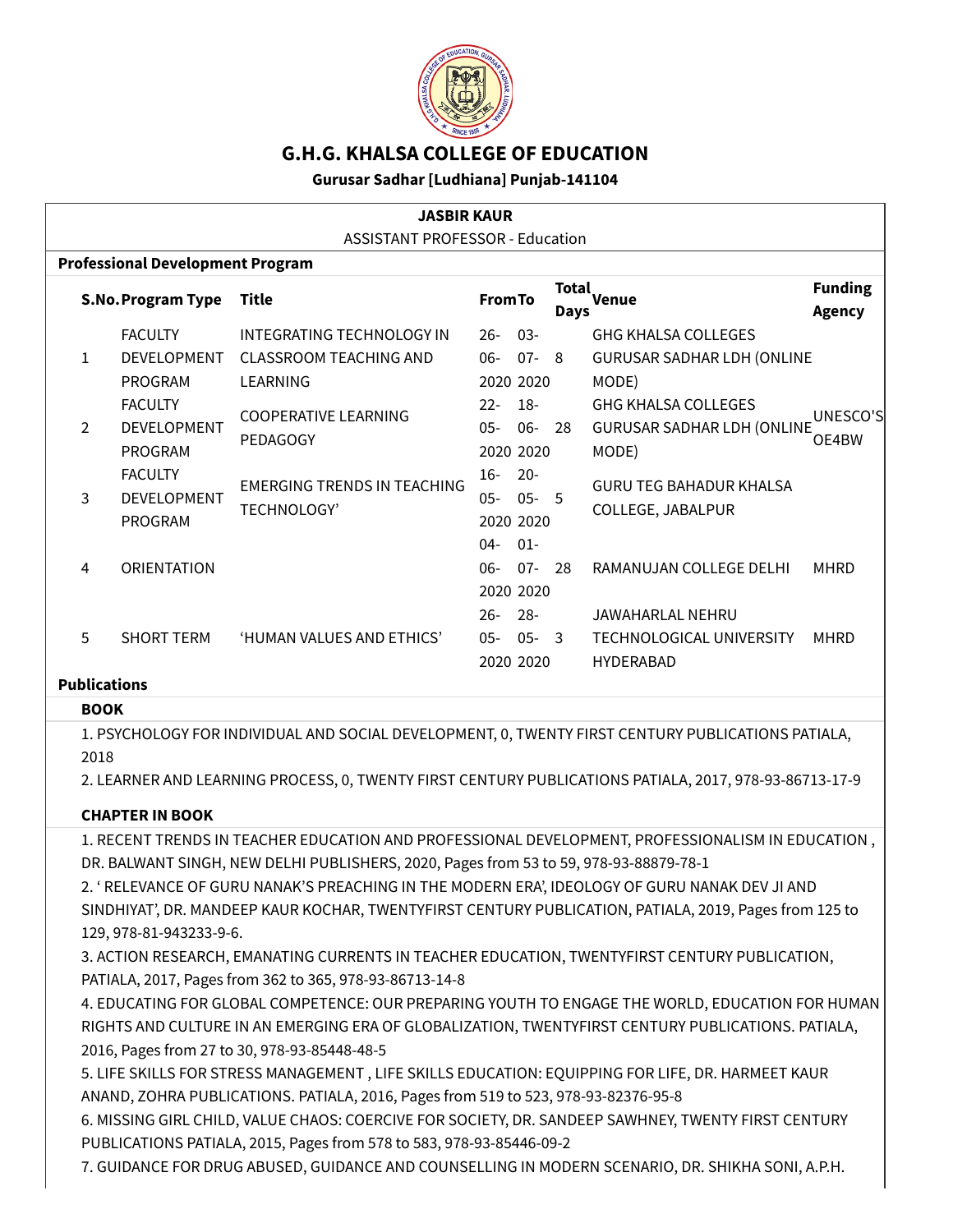PUBLISHING CORPORATION, NEW DELHI, 2015, Pages from 115 to 124, 978-93-313-2688-1 8. E- ART AND CULTURE, DIGITAL LITERACY: A NEED FOR PARADIGM SHIFT IN PEDAGOGY, DR. SONU GREWAL, TWENTYFIRST CENTURY PUBLICATIONS . PATIALA, 2015, Pages from 101 to 104, 978-93-85446-01-6 9. EDUCATION FOR WOMEN'S EQUALITY, RIGHT TO EDUCATION: IMPLEMENTATIONS AND CHALLENGES, MS. NEETU OHRI, APH PUBLISHING CORPORATION. NEW DELHI, 2014, Pages from 532 to 535, 978-93-313-2324-8 10. APPROACHES TO STRESS MANAGEMENT, COMBATING STRESS IN LIFE, DR. VIJAY LAXMI, TWENTYFIRST CENTURY PUBLICATIONS. PATIALA, 2013, Pages from 114 to 124, 978-93-80144-64-1

#### **PAPER IN JOURNAL**

1. NATIONAL, EDUCATIONAL RESEARCH – A CHALLENGING FIELD, PARVIEW –A QUARTERLY RESEARCH JOURNAL, (QUARTERLY), 10, 1, PARTAP COLLEGE OF EDUCATION, July/2017, 2320-558X

2. NATIONAL, DEVELOPING LEARNING COMMUNITIES, PARVIEW –A QUARTERLY RESEARCH JOURNAL, (QUARTERLY), 8, 1, PARTAP COLLEGE OF EDUCATION, July/2016, 2320-558X

3. INTERNATIONAL, STUDY OF SELF EFFICACY AMONG ADOLESCENTS IN RELATION TO THEIR WELL BEING, INTERNATIONAL JOURNAL OF HUMANITIES AND SOCIAL SC, 5, 3, , April/2016, 2319-3948

4. INTERNATIONAL, QUALITY CONCERNS IN TEACHER EDUCATION (EVALUATION ISSUES FOR QUALITY TEACHER EDUCATION), INTERNATIONAL JOURNAL OF RESEARCH IN HUMANITIES, A, 4, 2, , February/2016, 2321-8878 5. INTERNATIONAL, STUDY OF ADJUSTMENT AMONG ADOLESCENT GIRLS STUDYING IN CO-EDUCATIONAL AND NON CO- EDUCATIONAL SCHOOL, INTERNATIONAL JOURNAL OF ALLIED PRACTICE RESEARCH , 3, 2, , 2016, 2350-1294 6. INTERNATIONAL, ALIENATION AMONG URBAN ADOLESCENT IN RELATION TO EMOTIONAL INTELLIGENCE, INTERNATIONAL JOURNAL OF ALLIED PRACTICE RESEARCH , 2, 1, , January/2015, 2350-1294

7. NATIONAL, CONSTRUCTION AND STANDARDIZATION OF ALIENATION SCALE, MALWA JOURNAL OF EDUCATION, 1, 5, MALWA CENTRAL COLLEGE OF EDUCATION FOR WOMEN, October/2014, 2250-334X

8. NATIONAL, CONSTRUCTION AND STANDARDIZATION OF PARENTAL INVOLVEMENT SCALE FOR PRIMARY SCHOOL CHILDREN, PARVIEW –A QUARTERLY RESEARCH JOURNAL, (QUARTLY), 4, 1, PARTAP COLLEGE OF EDUCATION, July/2014, 2320-558X

9. INTERNATIONAL, EMOTIONAL STABILITY AMONG ADOLESCENTS IN RELATION TO PARENT CHILD RELATIONSHIP, INTERNATIONAL JOURNAL OF HUMANITIES AND SOCIAL STU, 2, 5, , May/2014, 2321-9203

10. INTERNATIONAL, SCHOLASTIC ACHIEVEMENT OF TEACHER TRAINEES IN RELATION TO LANGUAGE CREATIVITY, INTERNATIONAL JOURNAL OF HUMANITIES AND SOCIAL SCI, 3, 3, , May/2014, 2319-3948

11. INTERNATIONAL, COPING STYLES AMONG TEACHER TRAINEES IN RELATION TO EMOTIONAL MATURITY,

INTERNATIONAL JOURNAL OF RESEARCH IN HUMANITIE, 2, 4, , April/2014, 2321-8878

12. INTERNATIONAL, STUDY OF ACADEMIC ACHIEVEMENT IN RELATION TO MENTAL HEALTH OF ADOLESCENTS,

INTERNATIONAL JOURNAL OF HUMANITIES, ARTS, MEDICIN, 2, 4, , April/2014, 2348-0521

13. INTERNATIONAL, INCLUSIVE EDUCATION- AN INTEGRATED APPROACH, INTERNATIONAL JOURNAL OF RESEARCH IN HUMANITIE, 2, 2, , February/2014, 2321-8878

14. NATIONAL, TEACHER AS A RESEARCHER , PARVIEW –A QUARTERLY RESEARCH JOURNAL, (QUARTERLY), 3, 1, PARTAP COLLEGE OF EDUCATION, January/2014, 2320-558X

15. INTERNATIONAL, PARADIGMS OF TEACHER EDUCATION IN PRESENT CONTEXT, INTERNATIONAL JOURNAL OF RESEARCH IN HUMANITIE, 1, 7, , December/2013, 2321-8878

16. NATIONAL, INNOVATIONS IN TEACHER EDUCATION PROGRAMME –A GLOBAL PERSPECTIVE, PARVIEW –A QUARTERLY RESEARCH JOURNAL, (LUDHIANA), 2, 2, PARTAP COLLEGE OF EDUCATION, October/2013, 2320-558X 17. NATIONAL, TEACHER EDUCATION AND NATIONAL DEVELOPMENT, THE SADHBHAVNA RESEARCH JOURNAL OF HUMAN DEV, (LUDHIANA), 3, 3, SADHBHAVNA COLLEGE OF EDUCATION, September/2013, 2249-6424 18. NATIONAL, EXTENSION OF CPD FOR EFFECTIVE SCHOOL IMPROVEMENT, PARVIEW –A QUARTERLY RESEARCH

JOURNAL, (LUDHIANA), 1, 2, PARTAP COLLEGE OF EDUCATION, April/2013, 2320-558X 19. NATIONAL, STUDY OF ACADEMIC ACHIEVEMENT IN RELATION TO EMOTIONAL INTELLIGENCE OF ADOLESCENTS,

RESEARCHER TANDEM, (AMRITSAR), 2, 5, , June/2009, 22308806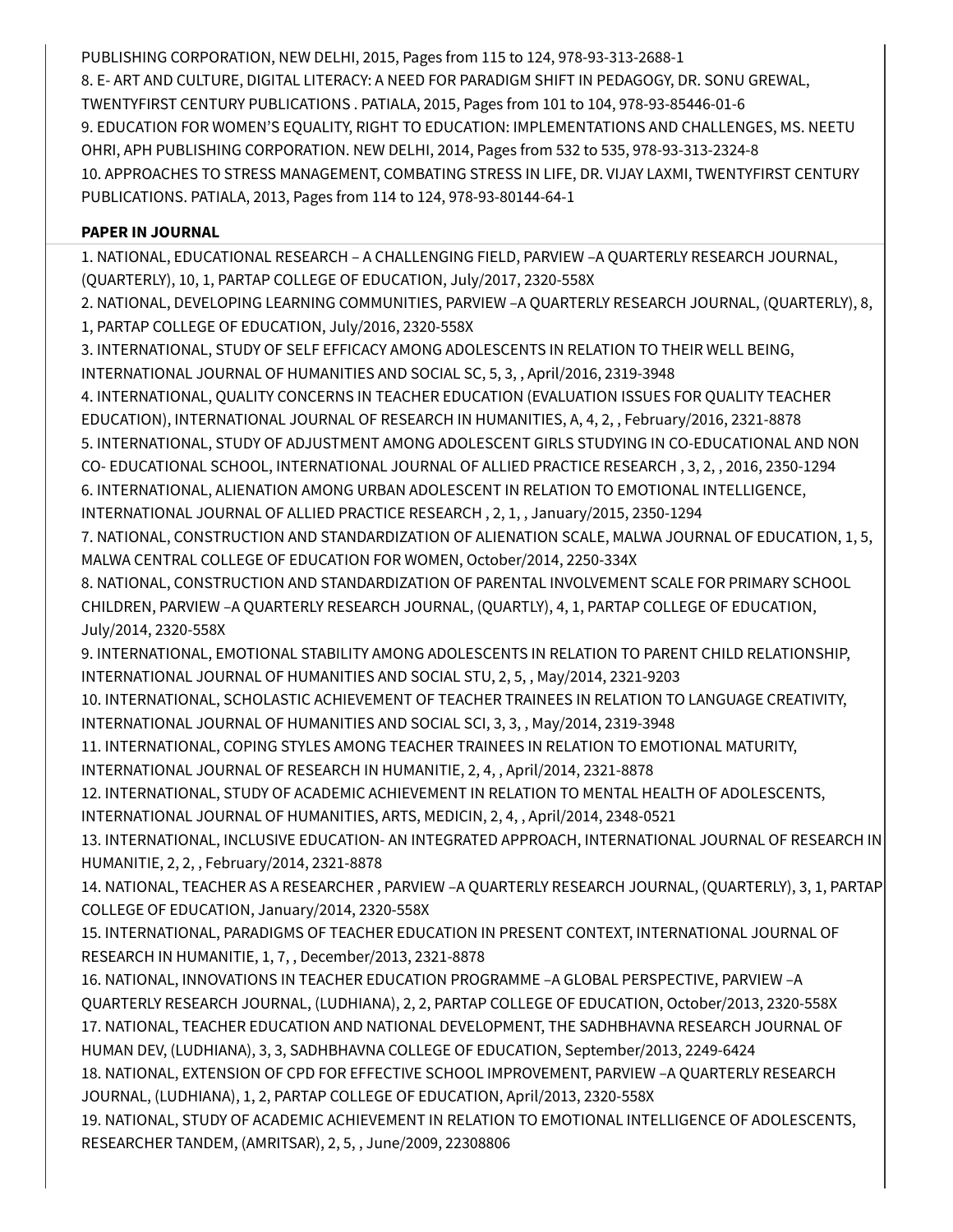#### **Participations**

### **CONFERENCE**

1. 22-02-2020 to 23-02-2020/INTERNATIONAL /CROSS BORDER AND MULTICULTURAL PERSPECTIVES IN PROFESSIONAL DEVELOPMENT OF TEACHERS /PARTAP COLLEGE OF EDUCATION/PAPER PRESENTER/RECENT TRENDS IN TEACHER EDUCATION

2. 22-02-2019 to 23-02-2019/INTERNATIONAL /INTERPROFESSIONAL EDUCATION/PARTAP COLLEGE OF EDUCATION/PARTAP COLLEGE OF EDUCATION, LUDHIANA/PAPER PRESENTER

3. 22-11-2013 to 24-11-2013/INTERNATIONAL /ROLE OF STATUTORY BODIES IN QUALITY ASSURANCE OF TEACHER EDUCATION/KHALSA COLLEGE OF EDUCATION, AMRITSAR/DELEGATE

## **ONLINE PARTICIPATION**

1. 23-05-2020 to 30-11--0001/ONLINE INTERNATIONAL /OPEN EDUCATIONAL RESOURCES /COL CANADA/ATTENDED 2. 21-04-2020 to 30-11--0001/NATIONAL LEVEL WEBINAR/ONLINE TRAINING FOR PSYCHOLOGISTS FOR PROVIDING BRIEF AND TELEPHONIC SUPPORT IN THE CONTEXT OF COVID 19 /NIMHANS BANGLORE/ATTENDED

## **SEMINAR**

1. 10-07-2020 to 11-07-2020/NATIONAL LEVEL SEMINAR / LEARNING MANAGEMENT SYSTEM/GHG KHALSA COLLEGE OF EDUCATION, GURUSAR SADHAR/IQAC GHG KHALSA COLLEGE OF EDUCATION, GURUSAR SADHAR/PATICIPANT 2. 07-07-2020 to 08-07-2020/INTERNATIONAL SEMINAR/' MENTAL HEALTH AND WELL BEING DURING PANDEMIC AND POST COVID-19 /GHG KHALSA COLLEGE OF EDUCATION, GURUSARSADHAR ,LDH/IQAC GHG KHALSA COLLEGE OF EDUCATION, GURUSAR SADHAR/PATICIPANT

3. 12-05-2020 to 16-05-2020/NATIONAL LEVEL SEMINAR /' KNOWLEDGE GENERATION IN EDUCATION DURING COVID 19 PANDEMIC./BOMBAY TEACHERS TRAINING COLLEGE,MUMBAI/BOMBAY TEACHERS TRAINING COLLEGE,MUMBAI/PARTICIPANT

4. 05-05-2020 to 30-11--0001/NATIONAL WEBINAR/HANDLING STRESS DURING LOCKDOWN PERIOD/BOMBAY TEACHERS TRAINING COLLEGE,MUMBAI/BOMBAY TEACHERS TRAINING COLLEGE IQAC/PARTICIPATE

5. 05-05-2020 to 30-11--0001/NATIONAL WEBINAR/MINDFULNESS DURING UNCERTAIN TIMES/BOMBAY TEACHERS TRAINING COLLEGE,MUMBAI/BOMBAY TEACHERS TRAINING COLLEGE IQAC/PARTICIPATE

6. 02-05-2020 to 30-11--0001/NATIONAL LEVEL SEMINAR /LEARNING MANAGEMENT SYSTEM/BOMBAY TEACHERS TRAINING COLLEGE,MUMBAI/BOMBAY TEACHERS TRAINING COLLEGE IQAC/PARTICIPATE

7. 02-05-2020 to 30-11--0001/NATIONAL LEVEL WEBINAR/MENDELY REFERENCE MANAGEMENT TOOL/BOMBAY TEACHER'S TRAINING COLLEGE ,MUMBAI /BOMBAY TEACHERS TRAINING COLLEGE IQAC/ATTENDED

8. 09-02-2019 to 30-11--0001/NATIONAL LEVEL SEMINAR /NEW POLICIES OF NCTE: FUTURE OF TEACHER EDUCATION IN INDIA/GHG KHALSA COLLEGE OF EDUCATION, GURUSARSADHAR ,LDH/GHG KHALSA COLLEGE OF EDUCATION, GURUSARSADHAR ,LDH/PAPER PRESENTER

9. 21-04-2018 to 30-11--0001/NATIONAL LEVEL SEMINAR /RETHINKING TEACHER EDUCATION/D.A. N COLLEGE OF EDUCATION NAWANSHAHR /DELEGATE

10. 27-10-2017 to 29-10-2017/NATIONAL LEVEL SEMINAR /DEVELOPMENT OF PROFESSIONAL LEADERSHIP AMONG TEACHERS/PARTAP COLLEGE OF EDUCATION/DELEGATE

11. 26-03-2017 to 30-11--0001/QUALITY RESEARCH IN TEACHER EDUCATION/PARTAP COLLEGE OF EDUCATION/DELEGATE

12. 20-02-2017 to 30-11--0001/NATIONAL LEVEL SEMINAR /GROSS NATIONAL HAPPINESS-A MEASURE OF QUALITY OF LIFE/GHG KHALSA COLLEGE OF EDUCATION, GURUSAR SADHAR/DELEGATE

13. 10-11-2016 to 30-11--0001/NATIONAL LEVEL SEMINAR /ROLE OF RESEARCH IN QUALITY EDUCATION/GHG KHALSA COLLEGE OF EDUCATION, GURUSAR SADHAR/DELEGATE

14. 10-03-2016 to 30-11--0001/NATIONAL LEVEL SEMINAR /LIFE SKILLS EDUCATION: EQUIPPING FOR LIFE'/MATA SAHIB KAUR KHALSA COLLEGE GIRLS COLLEGE OF EDUCATION, DHAMOMAJRA,PATIALA/DELEGATE

15. 06-02-2016 to 30-11--0001/NATIONAL LEVEL SEMINAR /TEACHER EDUCATION THROUGH PARTNERSHIP COLLABORATIVE LEARNING COMMUNITIES/PARTAP COLLEGE OF EDUCATION/DELEGATE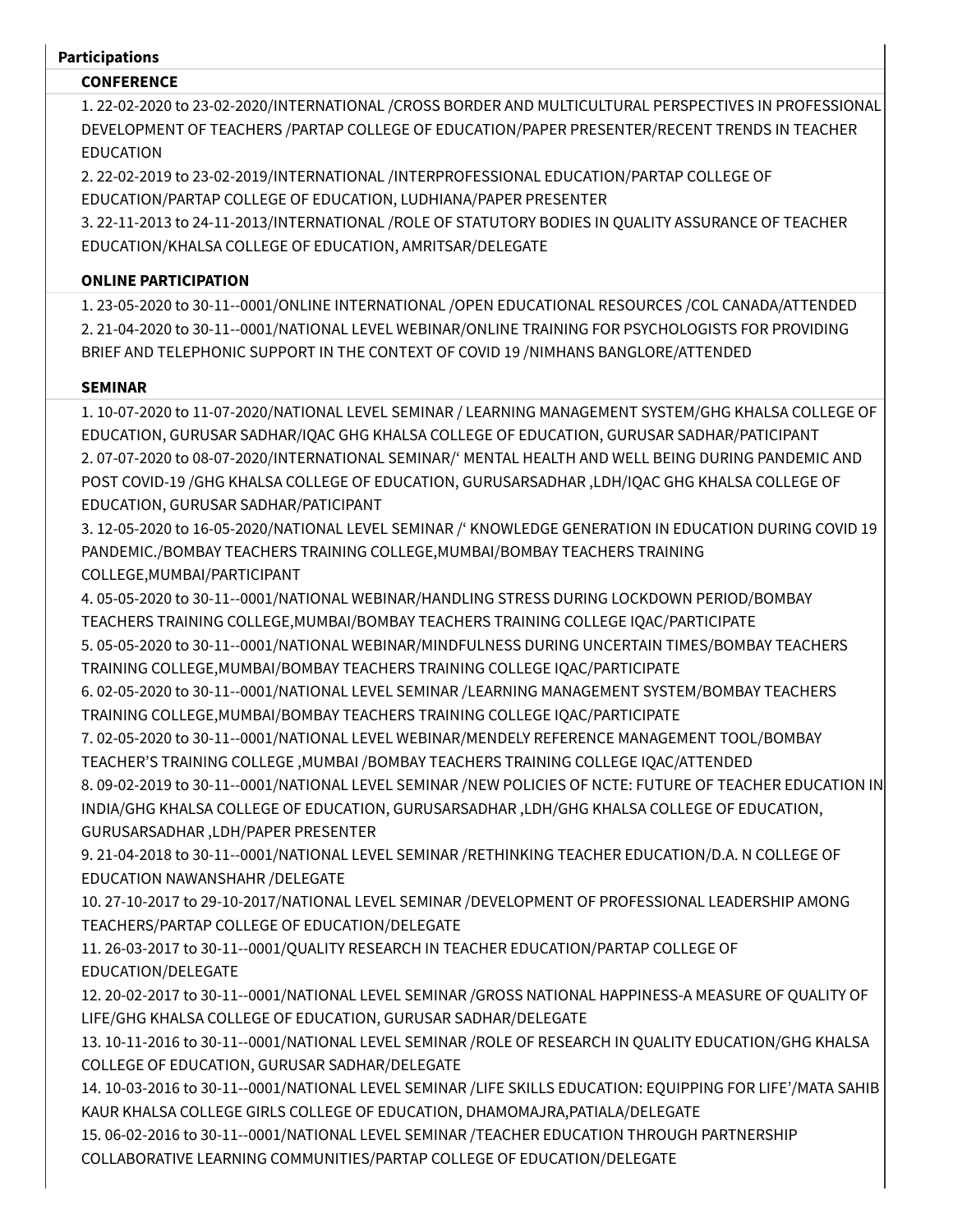16. 27-03-2015 to 28-03-2015/NATIONAL LEVEL SEMINAR /CHAOS IN VALUES- EMERGING CHALLENGE FOR ALL/DORAHA COLLEGE OF EDUCATION, LUDHIANA/DELEGATE

17. 20-02-2015 to 28-02-2015/INTERNATIONAL /LEADING PROFESSIONAL LEARNING IN EDUCATIONAL INSTITUTIONS/PARTAP COLLEGE OF EDUCATION/DELEGATE

18. 05-02-2015 to 06-02-2015/NATIONAL LEVEL SEMINAR /REDEFINING LITERACY IN THE EMERGING DIGITAL SOCIETY/BHUTTA COLLEGE OF EDUCATION, LUDHIANA/DELEGATE

19. 30-10-2014 to 31-10-2014/NATIONAL LEVEL SEMINAR /EDUCATION AND WOMEN EMPOWERMENT/WOMEN STUDIES CENTRE PUNJABI UNIVERSITY, PATIALA/DELEGATE

20. 07-03-2014 to 30-11--0001/NATIONAL LEVEL SEMINAR /EDUCATION FOR WOMEN'S EQUALITY/GURU NANAK COLLEGE OF EDUCATION, GOPALPUR/DELEGATE

21. 21-02-2014 to 22-02-2014/TEACHER AS RESEARCHER/PARTAP COLLEGE OF EDUCATION/DELEGATE 22. 13-12-2013 to 14-12-2013/NATIONAL LEVEL SEMINAR /PARADIGMS OF TEACHER EDUCATION IN PRESENT CONTEXT/SK COLLEGE OF EDUCATION FOR WOMEN, MOGA/DELEGATE

23. 27-02-2013 to 28-02-2013/CONTINUOUS PROFESSIONAL DEVELOPMENT FOR LEARNING PROFESSIONALS/PARTAP COLLEGE OF EDUCATION/DELEGATE

24. 02-02-2013 to 30-11--0001/APPROACHES TO STRESS MANAGEMENT/DD JAIN COLLEGE OF EDUCATION/DELEGATE 25. 16-03-2012 to 30-11-2000/CONTEMPORARY PROBLEMS OF INDIAN SOCIETY: CHALLENGES TO MEET/RIMT COLLEGE OF EDUCATION, MANDI GOBINDGARH/DELEGATE

26. 04-02-2012 to 30-11--0001/QUALITY SUSTENANCE IN TEACHER EDUCATION- A GREAT CHALLENGE/PARTAP COLLEGE OF EDUCATION/DELEGATE

27. 17-02-2011 to 30-11--0001/PARADIGMS OF TEACHER EDUCATION IN THE PRESENT CONTEXT'/S.D.S COLLEGE OF EDUCATION FOR WOMEN LOPON, MOGA/DELEGATE

# **WORKSHOP**

1. 27-04-2020 to 01-05-2020/NATIONAL LEVEL ONLINE /SKILL DEVELOPMENT THROUGH COMMUNICATION SKILLS/GGN KHALSA COLLEGE LUDHIANA/COMMUNITY COLLEGE,GGN CIVIL LINES LDH/ATTENDED

2. 03-09-2019 to 04-09-2019/NATIONAL LEVEL SEMINAR /NATIONAL SEMINAR CUM WORKSHOP ON ARTISTRY IN TEACHING: EXPLORING THE /GHG KHALSA COLLEGE OF EDUCATION, GURUSAR SADHAR/PARTICIPATE 3. 08-05-2019 to 30-11--0001/NATIONAL LEVEL /INNOVATIONS IN INTERNSHIP/GHG KHALSA COLLEGE OF EDUCATION, GURUSARSADHAR ,LDH/GHG KHALSA COLLEGE OF EDUCATION, GURUSARSADHAR ,LDH/PAPER PRESENTER 4. 15-01-2019 to 21-01-2019/INTERNATIONAL SEMINAR/THE ART OF SELF MANAGEMENT/GHG KHALSA COLLEGE OF EDUCATION, GURUSARSADHAR ,LDH/GHG KHALSA COLLEGE OF EDUCATION, GURUSAR SADHAR/PAPER PRESENTER 5. 16-07-2018 to 25-07-2018/NATIONAL LEVEL SEMINAR /WORKSHOP ON CURRICULUM DESIGN AND DEVELOPMENT/CENTRAL UNIVERSITY OF PUNJAB BATHINDA/DELEGATE

6. 14-02-2018 to 30-11--0001/NATIONAL LEVEL SEMINAR /WORKSHOP ON PSYCHOMETRIC TESTING & BEHAVIOURAL ASSESSMENT/AKAL COLLEGE OF EDUCATION MASTUANA SAHIB SANGRUR/DELEGATE

7. 22-01-2016 to 30-11--0001/NATIONAL LEVEL SEMINAR /WORKSHOP ON INTERNSHIP PROGRAMME/GHG KHALSA COLLEGE OF EDUCATION, GURUSARSADHAR ,LDH/DELEGATE

8. 04-06-2015 to 30-11--0001/NATIONAL LEVEL SEMINAR /B.ED. CURRICULUM DEVELOPMENT WORKSHOP/GHG KHALSA COLLEGE OF EDUCATION, GURUSAR SADHAR/PARTICIPATE

9. 22-02-2014 to 30-11--0001/NATIONAL LEVEL SEMINAR /INTERNATIONAL WORKSHOP ON HOW TO WRITE RESEARCH PAPER FOR INTERNATIONAL JOURNALS/PARTAP COLLEGE OF EDUCATION/PARTICIPATE

# **Awards & Achievements**

|          | S.No.Date Award Title | Reason               | Given By                  |  |
|----------|-----------------------|----------------------|---------------------------|--|
|          | PHD COMPLETION AWARD  | ON COMPLETION OF PHD | <b>GHG KHALSA COLLEGE</b> |  |
|          |                       | <b>DEGREE</b>        | MANAGEMENT COMMITTEE      |  |
| $16-03-$ | <b>CITATION AWARD</b> | ON COMPLETION OF PHD | <b>CTE</b>                |  |
| 2016     |                       | <b>DEGREE</b>        |                           |  |